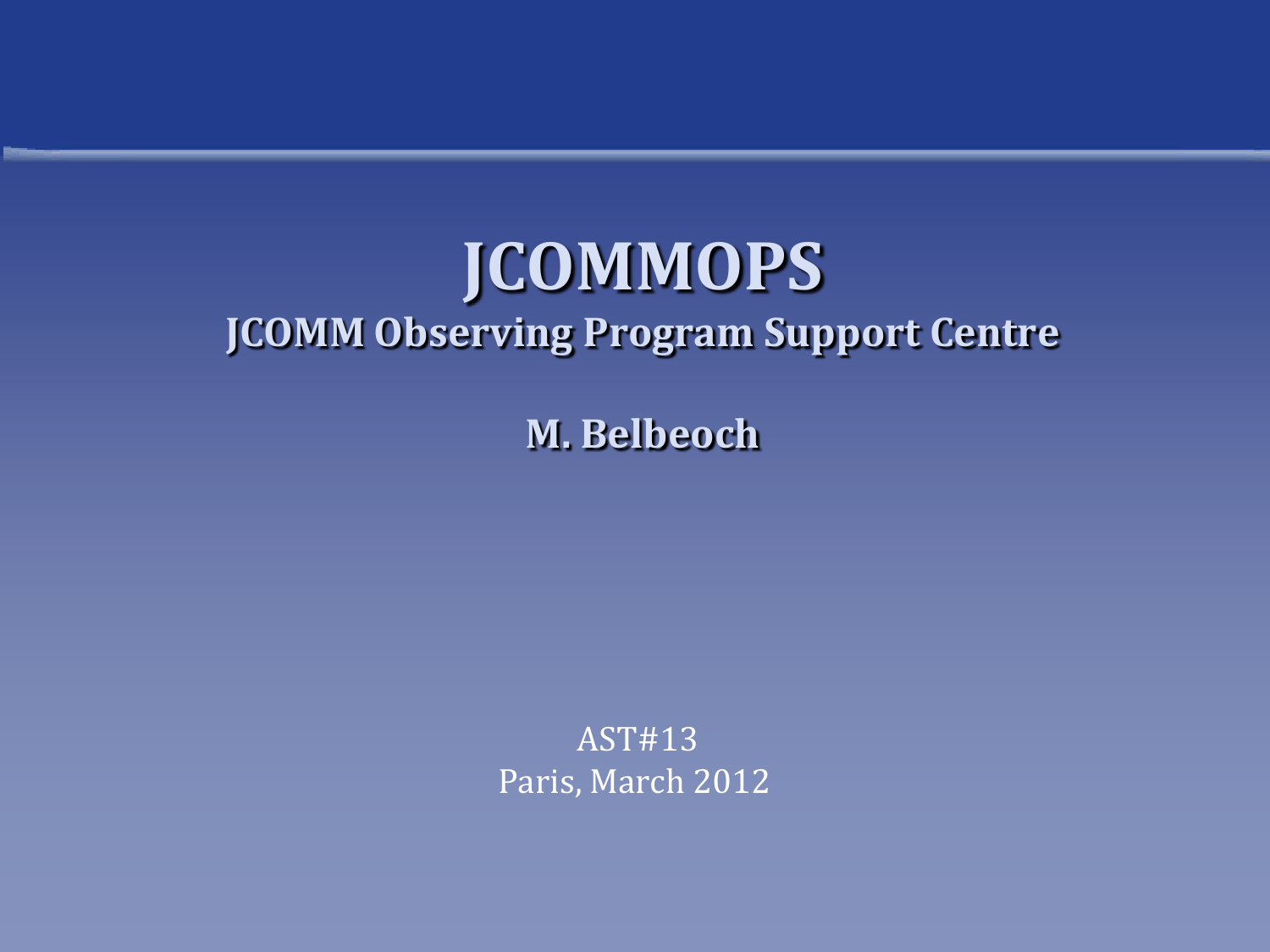

JCOMMOPS now supports the implementation of a number of different types of *in situ* observing systems including:

- Profiling floats (**Argo**)
- Drifting and moored buoys in the high seas, tropical moorings, Arctic buoys, and soon Tsunameters, all coordinated through the Data Buoy Cooperation Panel (**DBCP**)
- Expendable Bathythermographs (XBTs), Thermosalinographs (TSGs), atmospheric soundings from ships (ASAP), meteorological observations from ships (VOS), all coordinated through the JCOMM Ship Observations Team (**SOT**)
- Deep ocean time-series reference stations using Moorings, cables and other platforms. (**OceanSITES**)

 $=$   $\geq$   $LT$ . Team

=> Ships coordination

=> Regional/Coastal coordination (gliders, coastal floats, marine mammals, ...)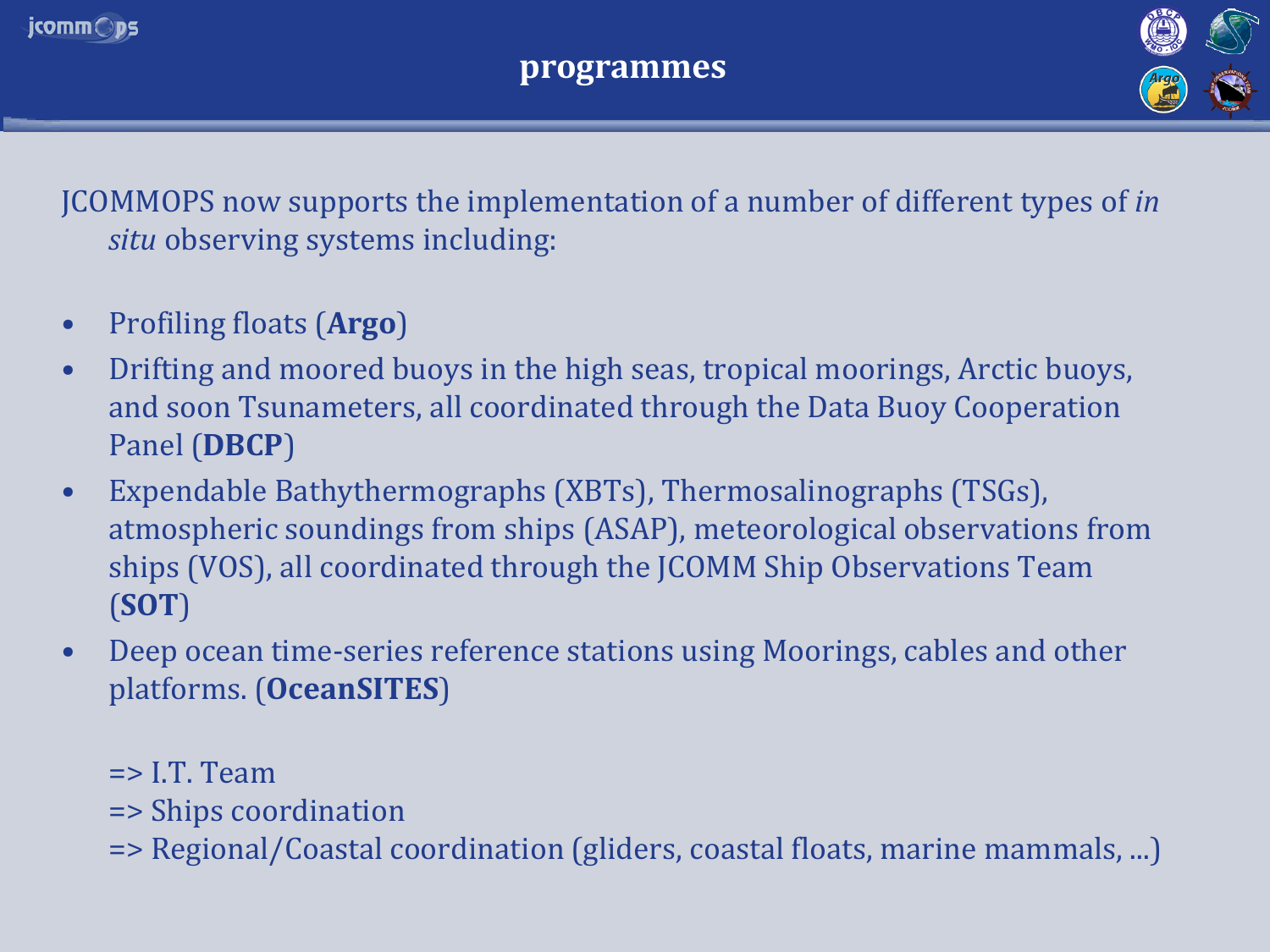

## **JCOMMOPS Global Budget: ~600 k\$/year**



|                       | <b>Member States</b>    | IOC                | Host                     | <b>Full</b>     | Host               |
|-----------------------|-------------------------|--------------------|--------------------------|-----------------|--------------------|
|                       | contributions into      | contribution       | contribution             | <b>JCOMMOPS</b> | <b>Commitments</b> |
|                       | <b>JCOMMOPS</b>         | $(in\text{-}kind)$ | $(in\text{-}kind)$ $(c)$ | operating       | for                |
|                       | via IOC/WMO trust funds | (b)                |                          | budget/year     | <b>JCOMMOPS</b>    |
|                       | (cash)                  |                    |                          |                 | expansion          |
|                       |                         |                    |                          |                 | $(in-kind)$ $(c)$  |
| Personnel             | 220                     | <b>20</b>          | 30                       | 270             |                    |
| <b>Mission</b>        | 45                      |                    | 10                       | 55              |                    |
| <i>Infrastructure</i> | 100(a)                  |                    | <b>150</b>               | 250             | 85                 |
| <b>Total</b>          | 365                     | 20                 | 190                      | 575             |                    |

(a) JCOMMOPS contributes to the functioning budget by

providing funds to CLS.

(b) IOC secretarial support (0.3 FTE clerk).

(c) Host in-kind contribution is provided by CLS and Ifremer

=> Office hosted in Toulouse, France (CLS support)

=> Synergies to be developed with Brest (Pole of excellence for ocean)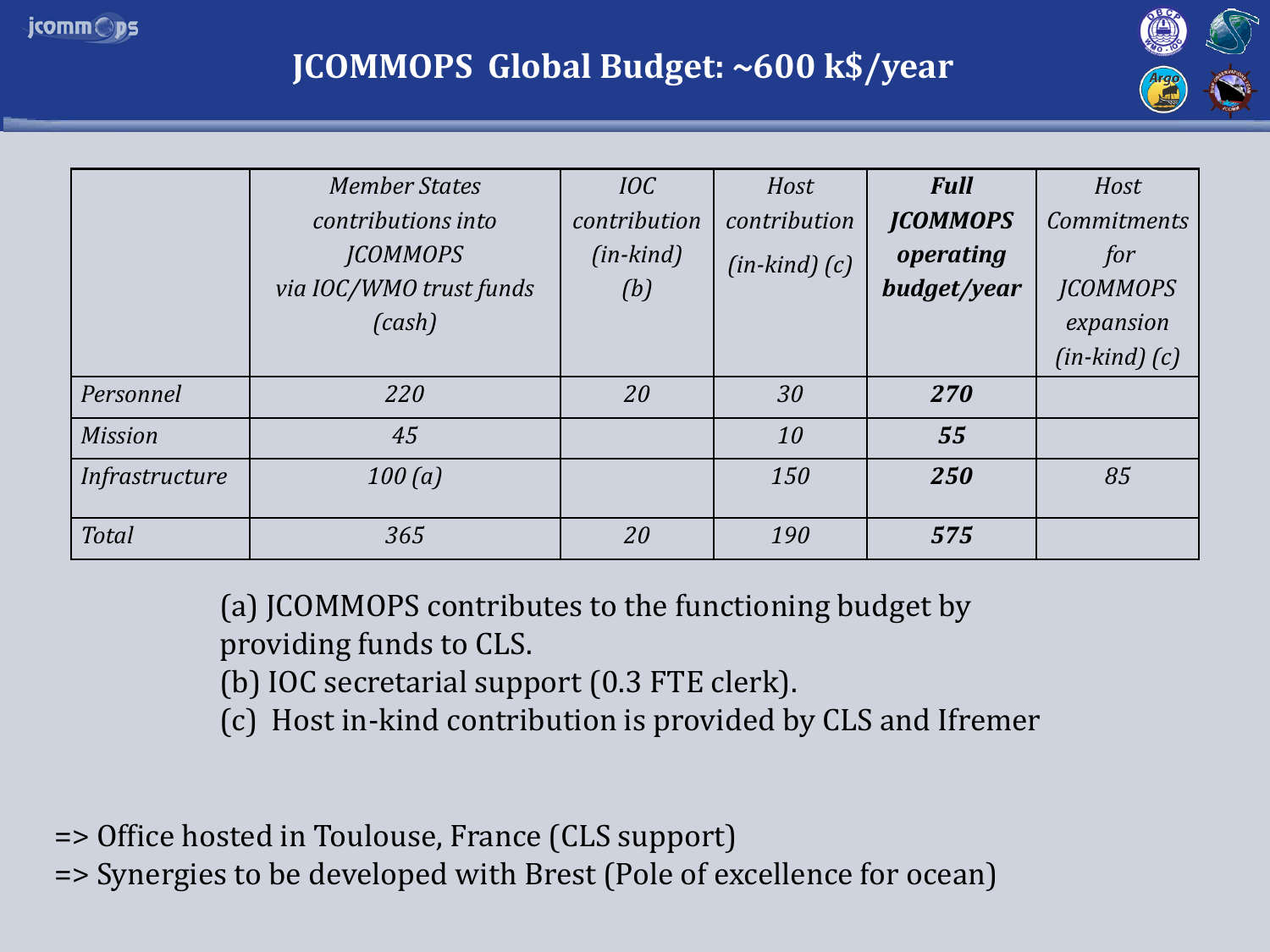| 30          |              |
|-------------|--------------|
| $rac{1}{2}$ | <b>JCOMM</b> |

|                                       |      |             |                     |              | IOC               | Host        | Full            |
|---------------------------------------|------|-------------|---------------------|--------------|-------------------|-------------|-----------------|
| Programmes contribution into JCOMMOPS |      |             |                     |              | contribution      | contribut   | <b>JCOMMOPS</b> |
|                                       |      |             | ion                 | operating    |                   |             |                 |
|                                       |      |             | $(k\sin 1)$         | budget/      |                   |             |                 |
|                                       |      |             |                     |              | $\mathit{kind}$ ) | year in k\$ |                 |
|                                       | Argo | <b>DBCP</b> | <b>SOT</b>          | <i>Ocean</i> |                   |             |                 |
|                                       |      |             |                     | <b>SITES</b> |                   |             |                 |
| Personel                              | 120  | 100         |                     |              | 20                | 30          | 270             |
| <b>Mission</b>                        | 20   | 20          | $\overline{5}$      |              |                   | 10          | 55              |
| <i>Infrastructure</i>                 | 20   | 20          |                     | 60           |                   | 150         | 250             |
| <b>Total</b>                          | 160  | 140         | $\overline{5}$      | 60           | 20                | 190         | 575k\$          |
| % over total budget                   | 28   | 25          | $\boldsymbol{\eta}$ | 10           | $\overline{3}$    | 33          | 100%            |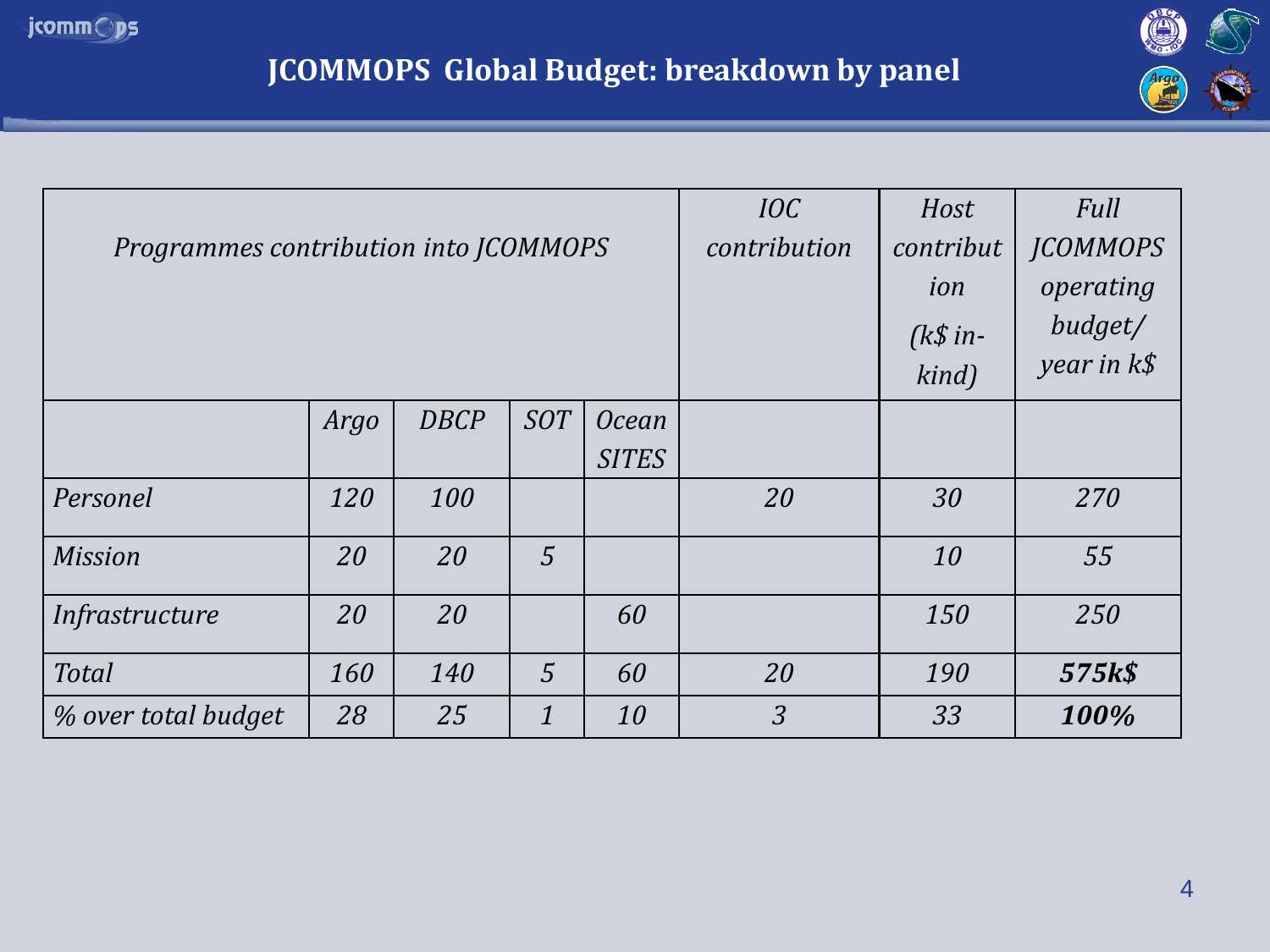



| <b>Total</b> | 4 programmes supported:                   |                                                    |  |  |  |
|--------------|-------------------------------------------|----------------------------------------------------|--|--|--|
|              | Argo, DBCP with advanced                  |                                                    |  |  |  |
|              | deliverables                              | <i>Resources ideally required:</i>                 |  |  |  |
|              | $\overline{+}$                            | $100\%$ I.T.                                       |  |  |  |
|              |                                           | 200 % Technical Coordinator<br>$25 - 50\%$ Manager |  |  |  |
|              |                                           |                                                    |  |  |  |
|              | SOT, OceanSITES with core<br>deliverables | 25-50% Secretariat                                 |  |  |  |
|              |                                           | Resources available:                               |  |  |  |
|              | $\overline{+}$                            | 75\% I.T.                                          |  |  |  |
|              |                                           | 200% TC                                            |  |  |  |
|              | Integrated deliverables                   | 25% secretariat                                    |  |  |  |
|              |                                           |                                                    |  |  |  |

Argo TC overloaded JCOMMOPS key management functions to be clarified, included in ToR, and recognized by panels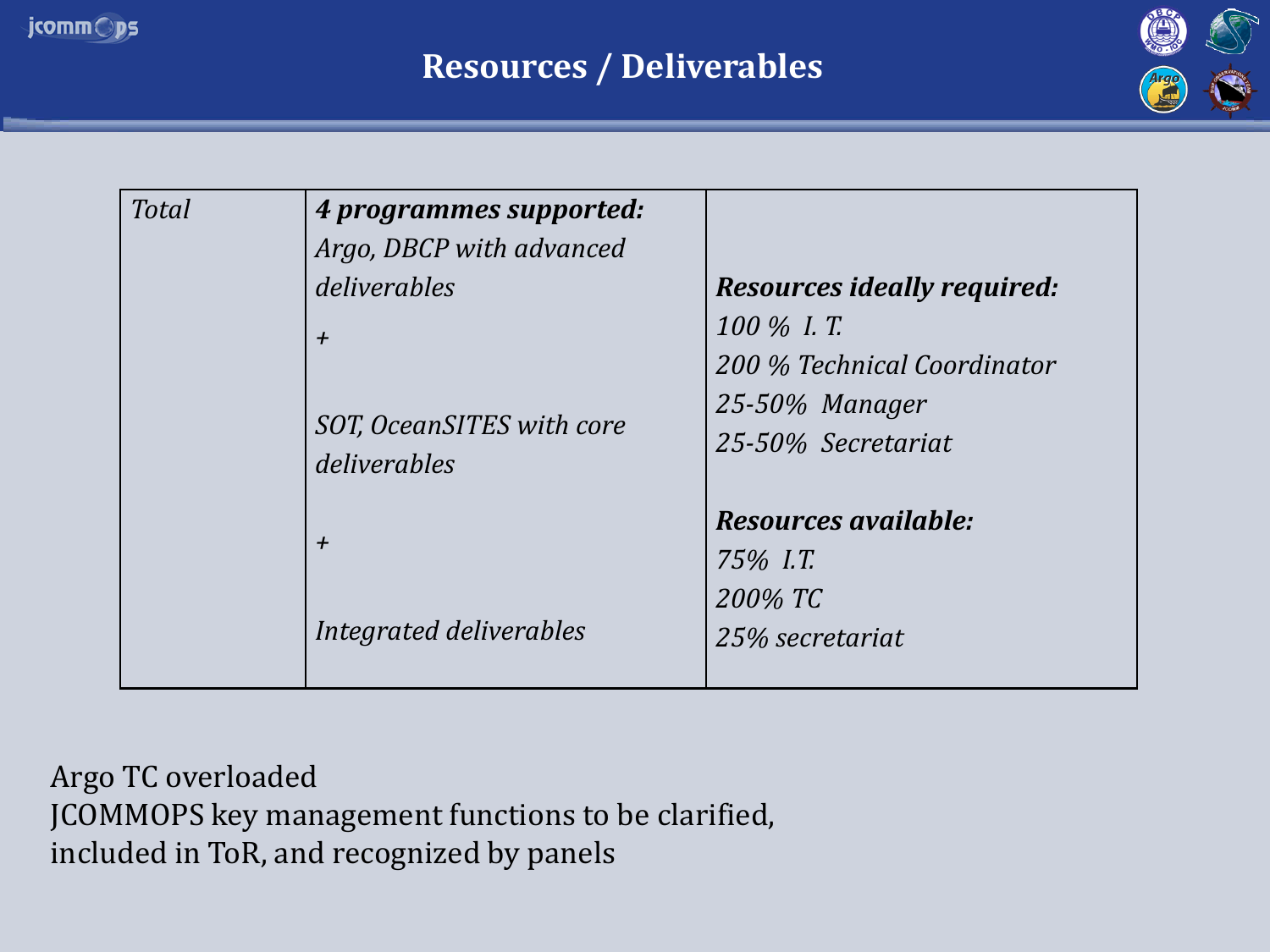



- *Basic*: no specific human resource is allocated but a set of basic deliverables are integrated with the other observing systems and produced via the existing infrastructure (in particular the I.T. team). Such support has been provided in the past to some programmes but had to be discontinued due to lack of means, e.g.: GLOSS
- *Core:* 0.3 FTE<sup>2</sup> allocated for Technical Coordination or Project Office, core support and deliverables (e.g.: OceanSITES, SOT)
- Advanced: 0.7 FTE<sup>2</sup> allocated, advanced support and deliverables (e.g.: Argo, DBCP)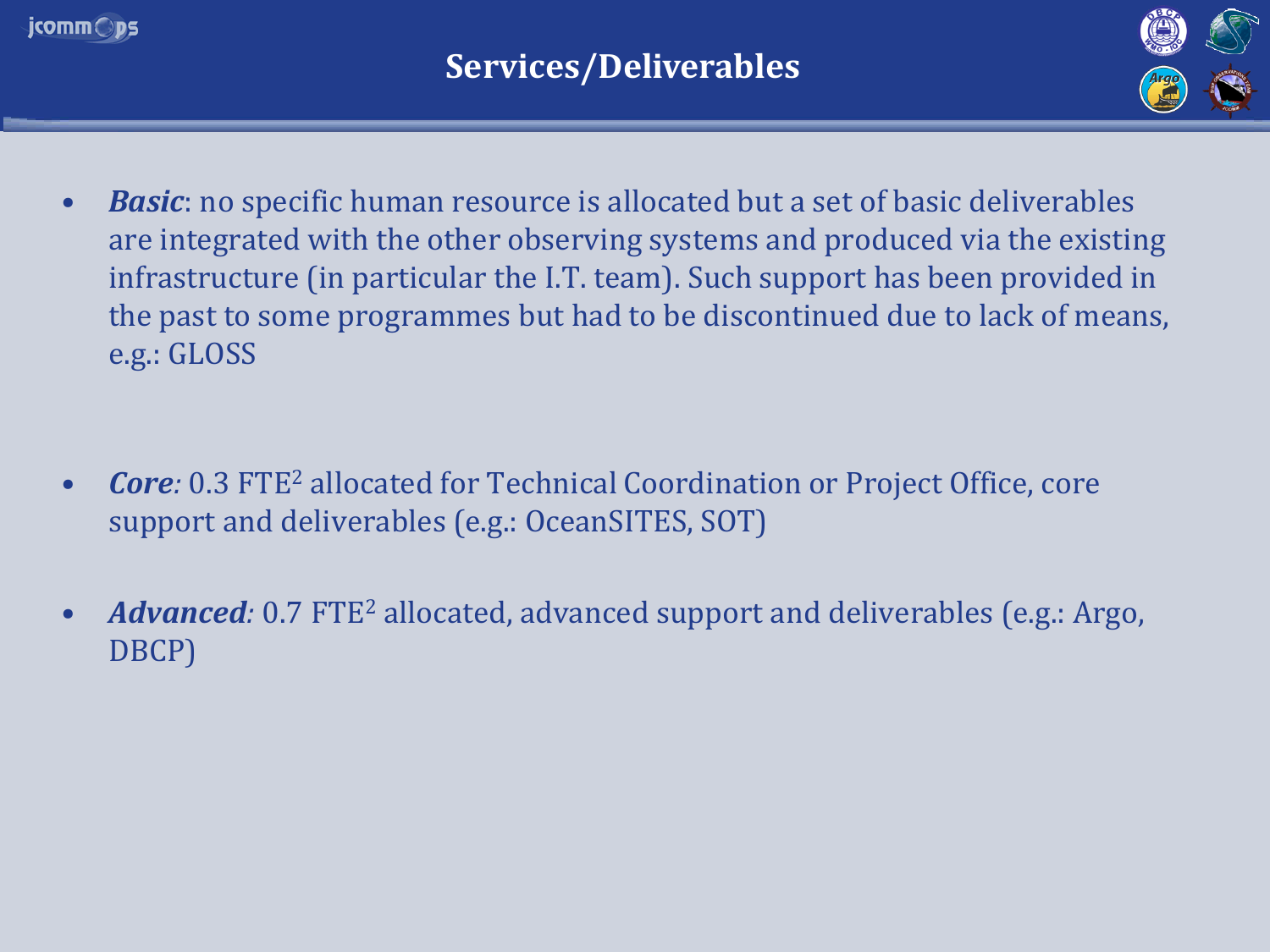



- 60k Funding (sustainable ?) (expandable via OceanSITES ?)
- 1 FTE on paper, 0.75 FTE in reality (via 0.5 engineer and 0.25 student)
- Internship is trained and will work until Sept. 2012. After ?
- Waiting a new contract proposal by CLS.
- A stable, and fully involved resource is required otherwise it will take ages to meet expectations
- OceanSITES will fund JCOMMOPS in 2012 (Ifremer, SIO/WHOI to CLS)
- $\Rightarrow$  We can then sustain the I.T. Team (thanks to the intregrated)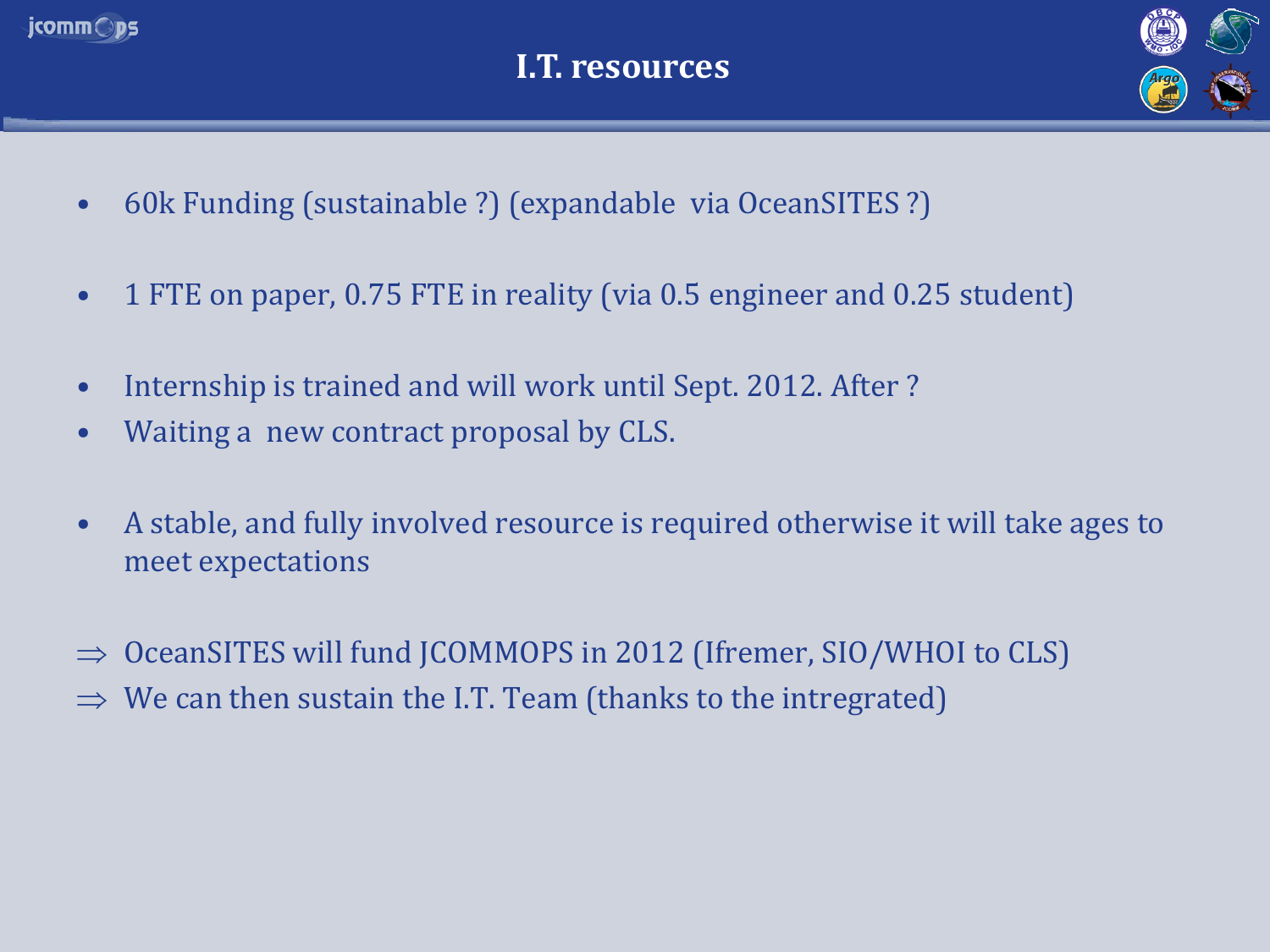



- Budget closed for a CLS position (to be advertised very soon)
- Committee (for recruitement process): Argo, DBCP, SOT, JCOMM
- 18 months maximum within French system
- And after ? IOC/UNESCO position cost
- Location: anywhere, Toulouse (CLS) or preferrably Brest (CLS/Ifremer) on the long run
	- Coriolis, Euro Argo Deployment unit
	- ESURFMAR Deployment unit
	- PMO
	- Brest pole of expertise
	- Port (commercial, sailing pole)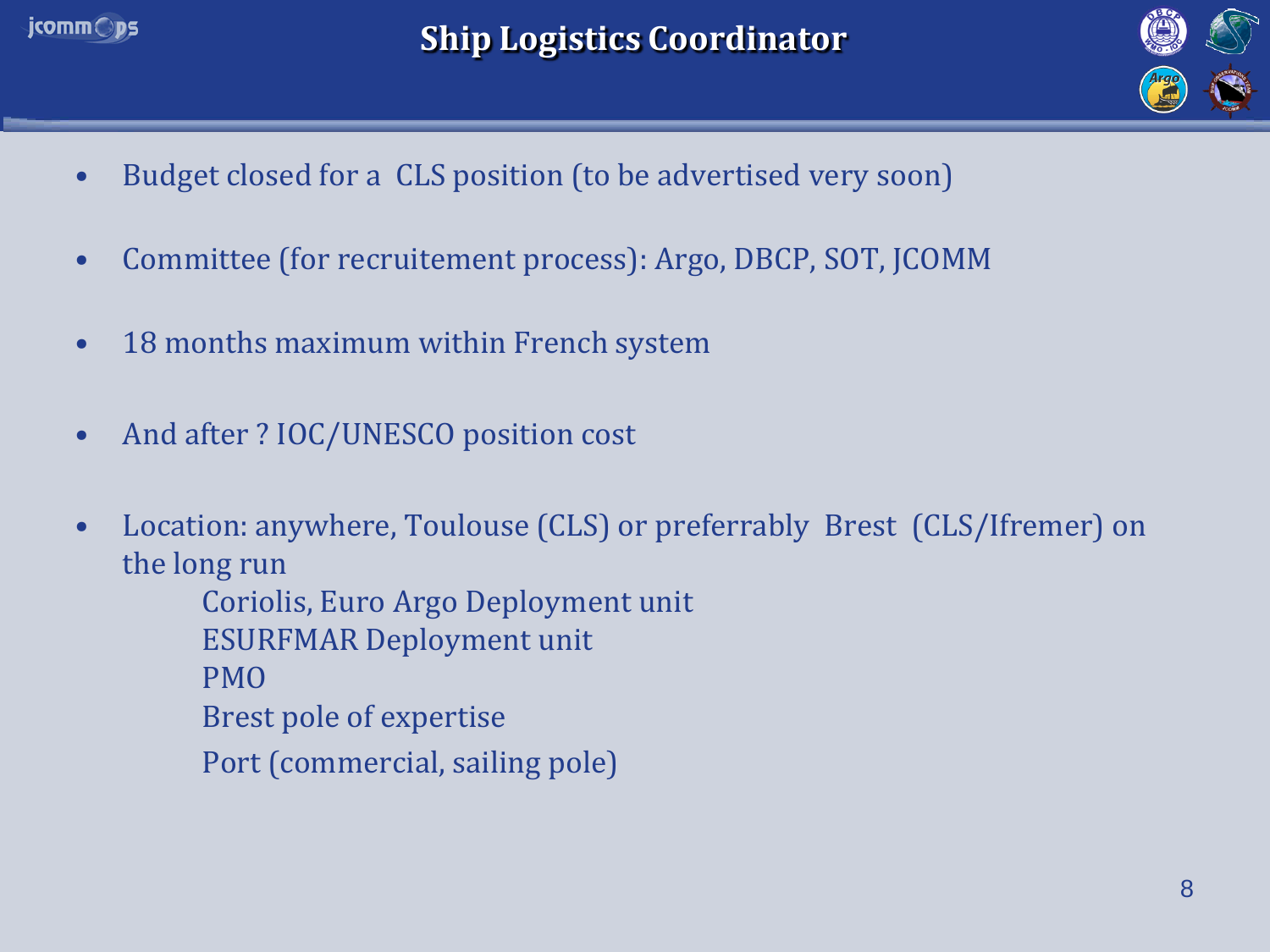

- JCOMMOPS needs to take more body
- Clarify legal issues
- Better establish in its host country
- Stop to pay the rent ...

- Protocol/path: UNESCO to french embassy
- JCOMM Support (Oceano. Meteo, PY Le Traon)
- Local/Regional Support (Toulouse/**Brest**) TC visit
- UNESCO Program Office
- Alternative solution: National NGO to multi national NGO …
- Funding Sources: MS, IOC/UNESCO, WMO,CLS, CLS-A, Host country, Industry, « labelling » (fee on floats), ship time service
- We can host (international) internships ... 9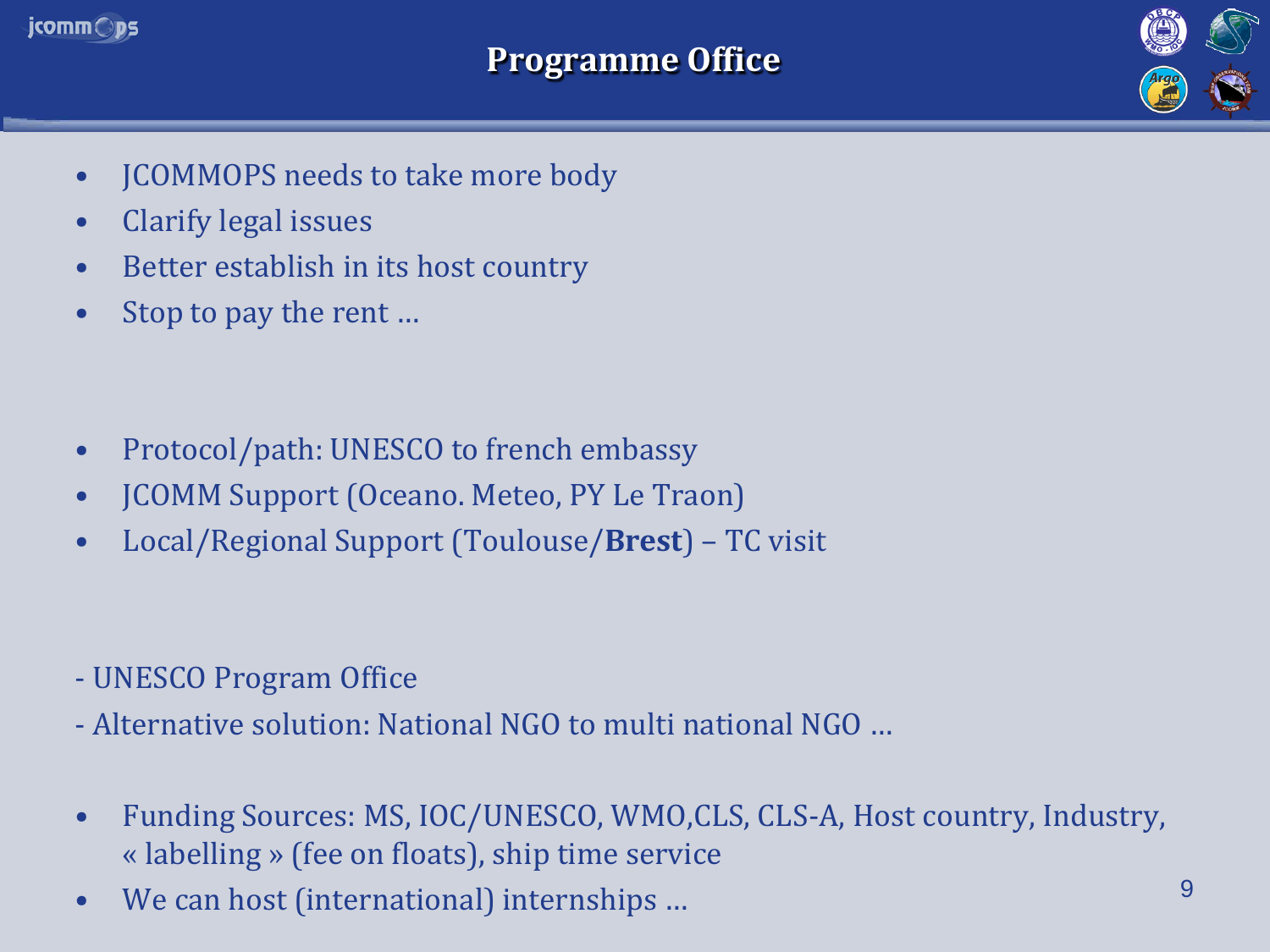



- 60k\$ UNESCO funding agreed for purchasing the first UN floats/drifters
- Funding retracted at last minute (USA embargo on UNESCO)
- JCOMMOPS will keep trying to set up a show case pilot project with one float/drifter of each model.
- Track floats from purchase to last pulse.
- Promote …
- Get return experience
- Develop partnership with our small float/buoy industry
- We will ask for donations.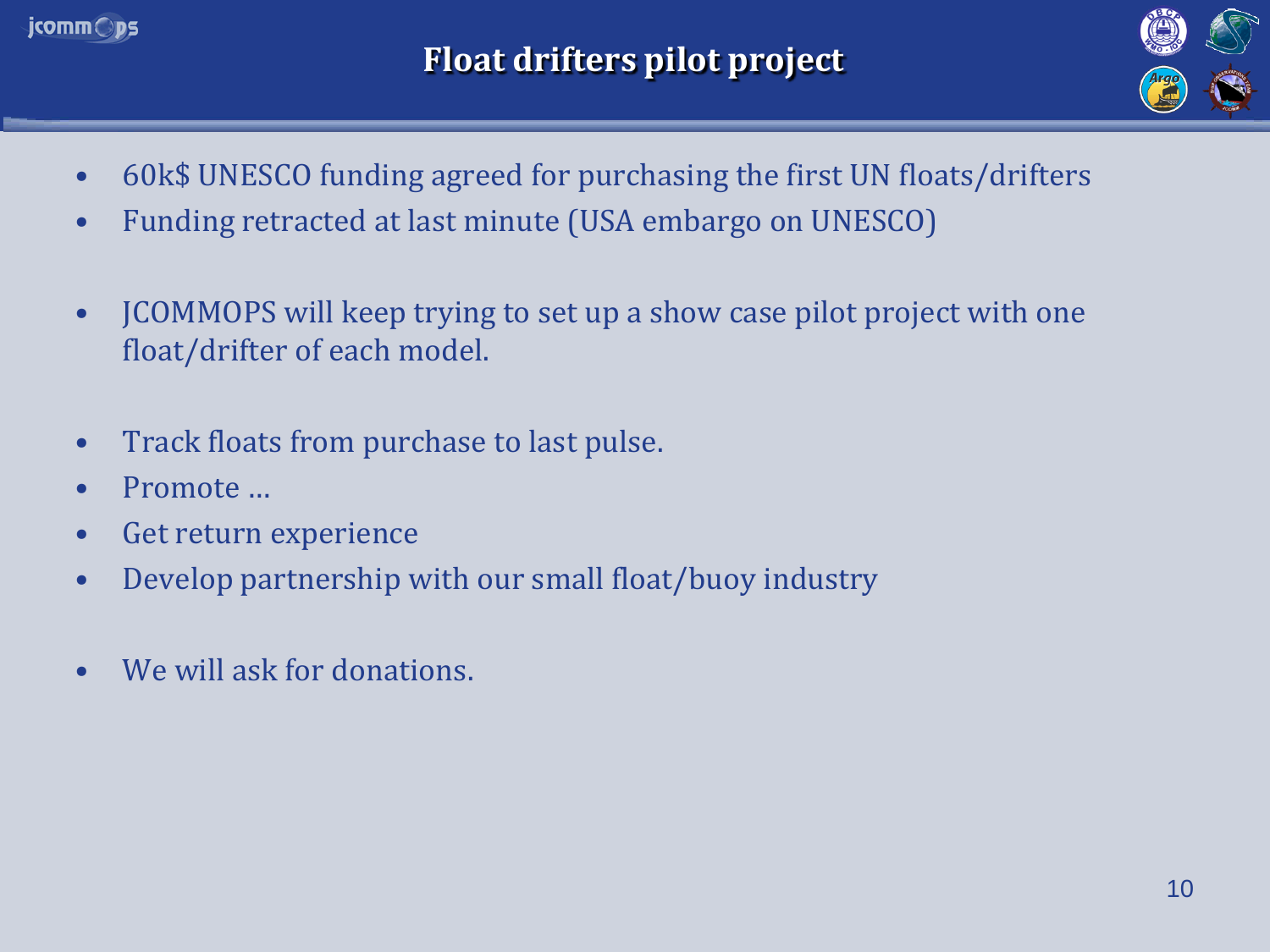



- JCOMMOPS core functions are the priority
- Services provided must be in line with panels contributions
- Proper functioning and short term expansion can be made possible only through SOT/OceanSITES increased contributions.
- Argo TC duties are now free up from SOT coordination
- Argo TC duties include JCOMMOPS key managerial functions
- Ship Logistic Coordinator position to be established in 2012 to serve SOT (coordination), and cross programme ship related activities (deployment planning, cooperation, cruises)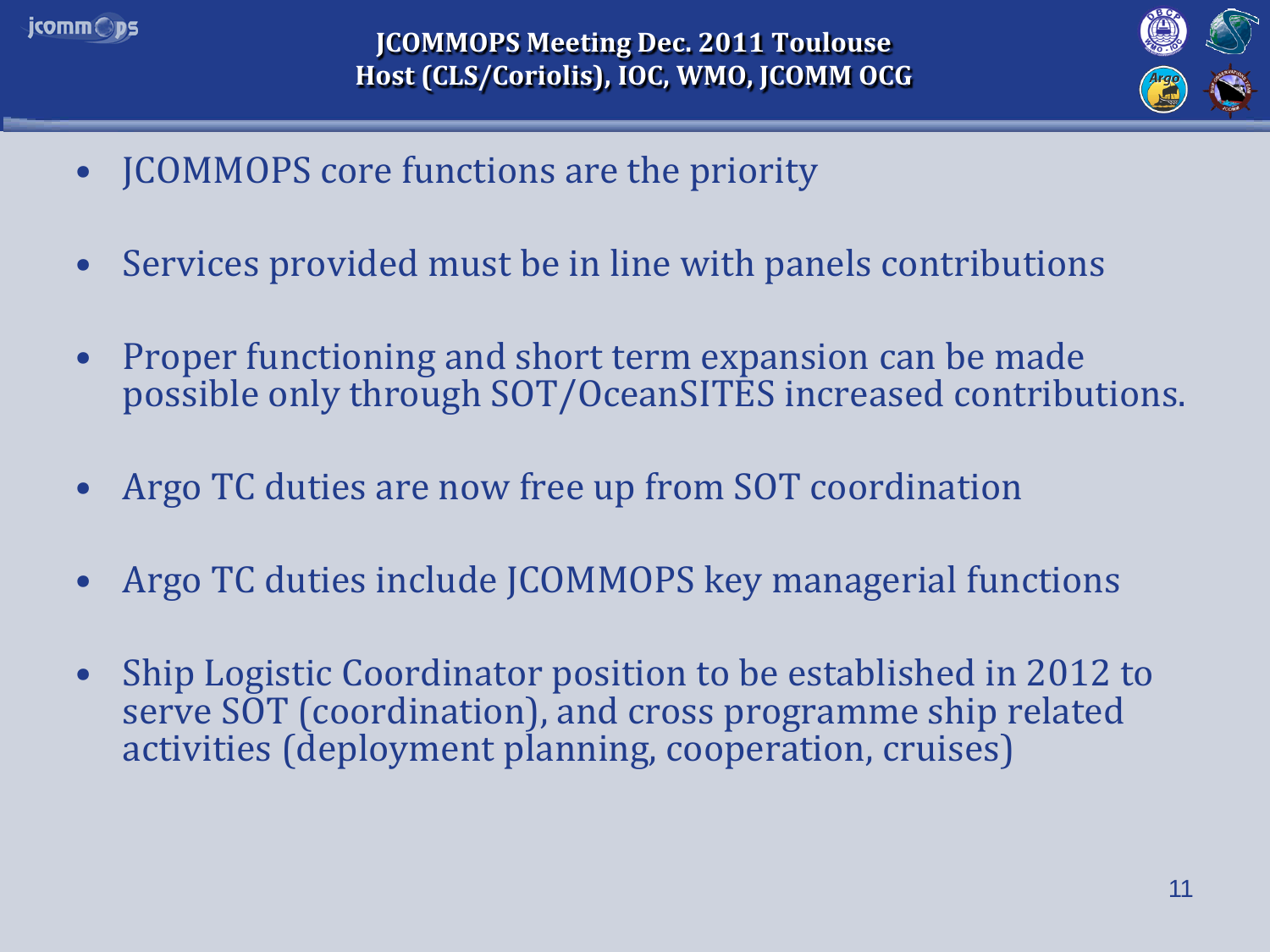



- I.T. team and junior staff to be strengthened
- Yves Desaubies , JCOMMOPS, Scientific Coordinator retired
- Funds used for the ¼ time Scientific Coordinator will be used for the  $\frac{1}{2}$  time Ship Logistics Coordinator (Ifremer/Coriolis contribution)
- JCOMMOPS Strategy Paper reviewed before submission to JCOMM IV as background document
- Administrative arrangement between IOC and WMO to keep the TC function (USA funding issue)